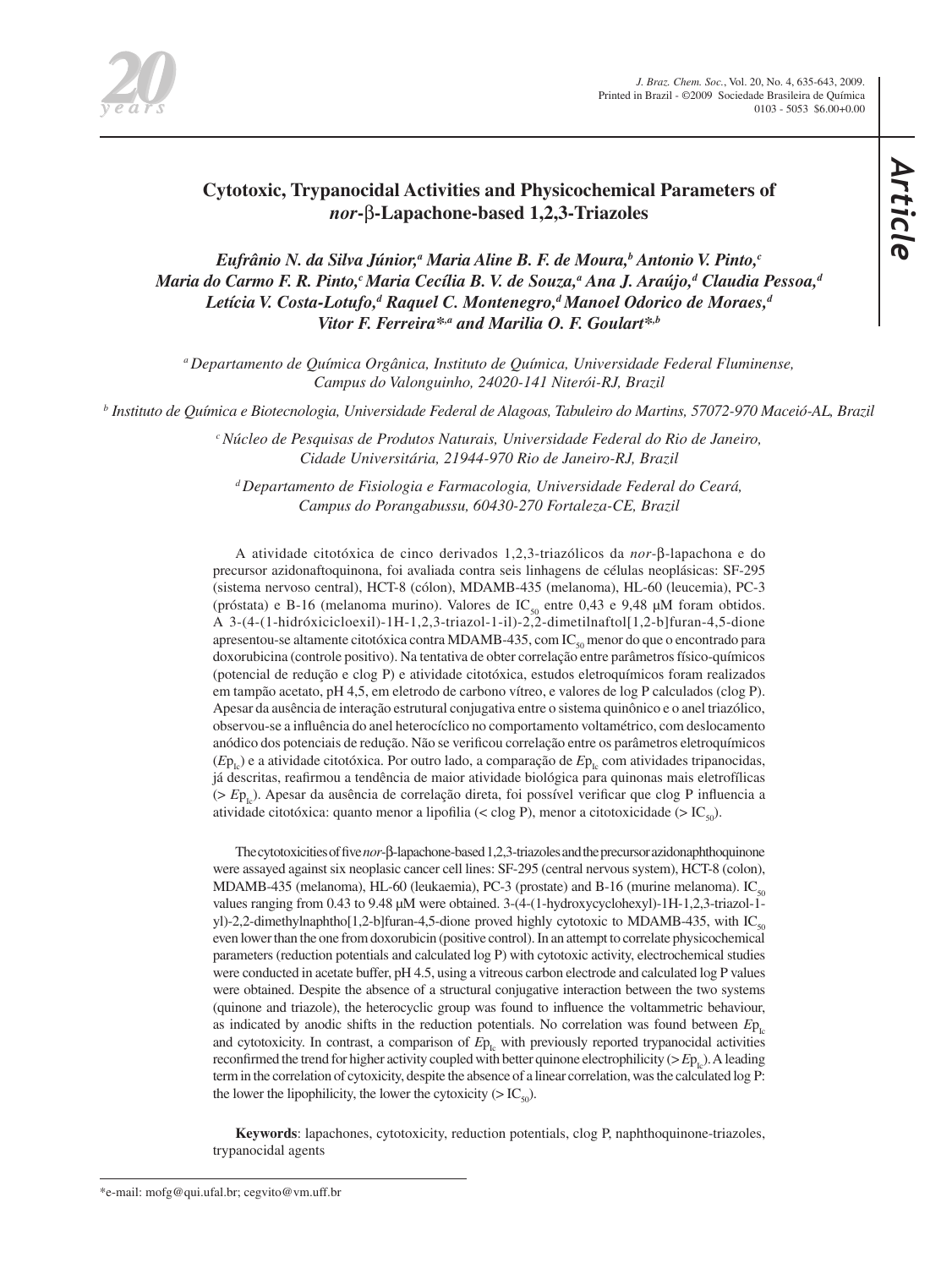# **Introduction**

Cancer is the second leading cause of death worldwide after cardiovascular diseases. The antitumor potential of quinones has been known for more than three decades, ever since the seminal studies conducted by the National Cancer Institute, NCI-USA, in which a number of synthetic and natural quinones were assayed and showed anticancer activity.<sup>1</sup> Since then, interest in this subject has grown exponentially.<sup>2-6</sup>

Quinones play a major role as bioreductive drugs. Indeed, they are reactive oxygen species (ROS) enhancers and redox catalysts.<sup>6-11</sup> A striking feature of quinone chemistry is the ease of reduction and therefore the ability to act as oxidizing or dehydrogenating agents, the driving force being the formation of a fully aromatic system. $6-7,9,11$ In this regard, quinones are known to play a pivotal role in energy metabolism and in many other key biochemical processes, mainly in chemotherapy, which uses redox cycling drugs.<sup>9,11</sup>

The electrochemical properties of quinone compounds are obviously very important for their bioreductive activation to either the semiquinone or hydroquinone. $9,11$ There are several examples of correlations between electrochemical potentials and biological activities in this class of compounds. For example, a definite correlation has been found between redox potentials and the inhibitory effects of naphthoquinones on Epstein-Barr virus early antigen activation<sup>12-14</sup> and their cytotoxicity.<sup>15,16</sup> In other cases, this correlation has not been evinced.17,18

There are also several examples of quinone activity outside the field of cancer,  $19$  e.g., in Chagas' disease, where a correlation has been found between trypanocidal activity and redox potential.<sup>9,11,20</sup>

Chagas' disease is a long-term debilitating disease caused by the flagellate protozoan *Trypanosoma cruzi*, which is mainly transmitted by triatomine insects or by blood transfusion. However, several routes of transmission that do not involve insect vectors have also been described, such as transmission *via* blood products or transplantation of infected organs, and vertical transmission. It is one of the most serious endemic parasitic diseases of Latin America, with a social and economic impact far outweighing the combined effects of other parasitic diseases.<sup>21</sup> At present, the number of people infected with Chagas' disease worldwide is estimated to be about 10-12 million. The process of urbanization in Latin America and migratory population movements from endemic countries have led to the disease being diagnosed in non-endemic areas.<sup>22</sup>

A special feature of *T. cruzi* is its unique sensitivity to the action of intracellular generators of H<sub>2</sub>O<sub>2</sub>. *T. cruzi* possesses an original redox defence system based upon trypanothione and trypanothione reductase, a NADPH-dependent flavoprotein, which regenerates trypanothione from its oxidised form (disulphide form). It lacks catalase and glutatione peroxidase and is therefore considerably more sensitive to  $H_2O_2$ -induced oxidative stress than its biological hosts. To date, Chagas' disease has defied all attempts to develop an efficient chemotherapy.21 Despite the recognition of the importance of redox cyclers as potent trypanocidal agents, few reports have shown a possible correlation between redox potentials of quinones and trypanocidal activities.20

Since the finding that lapachol (**1b**), a natural naphthoquinone, has antitumor activity against carcinoma Walker 256,<sup>23</sup> several structural modifications have been made24 in order to find compounds with new, enhanced or more selective biological activities.25-30 An important naphthoquinone obtained from lapachol(**1b**) is β-lapachone  $(2b)$ <sup>9</sup> (Figure 1), which is currently under multiple Phase II clinical trials.31

Nor-β-lapachone (**2a**) also has anticancer activity against SF-295 (central nervous system), MDAMB-435 (melanoma), and HL-60 (leukaemia) within the range of 0.3-1.75 µM.32 Our group recently demonstrated that the introduction of arylamine groups (Figurea 1, 3) in the dihydrofuran ring of **2a** enhanced the anticancer activity of this substance against six cancer cell lines with the  $IC_{50}$ below  $1.5 \mu M$ .<sup>32</sup>

1,2,3-Triazoles are an important class of compounds possessing a variety of biological activities,  $33$  e.g., as antiplatelet agents, $34$  as dopamine D2 receptor ligands related to schizophrenia,<sup>35</sup> and as anticonvulsant,<sup>36</sup> anti-inflammatory,<sup>37</sup> anti-allergic,<sup>38-41</sup> antiviral<sup>42-45</sup> and antimicrobial agents.46-51



**Figure 1.** Some natural and semi-synthetic naphthoquinones endowed with anticancer activity.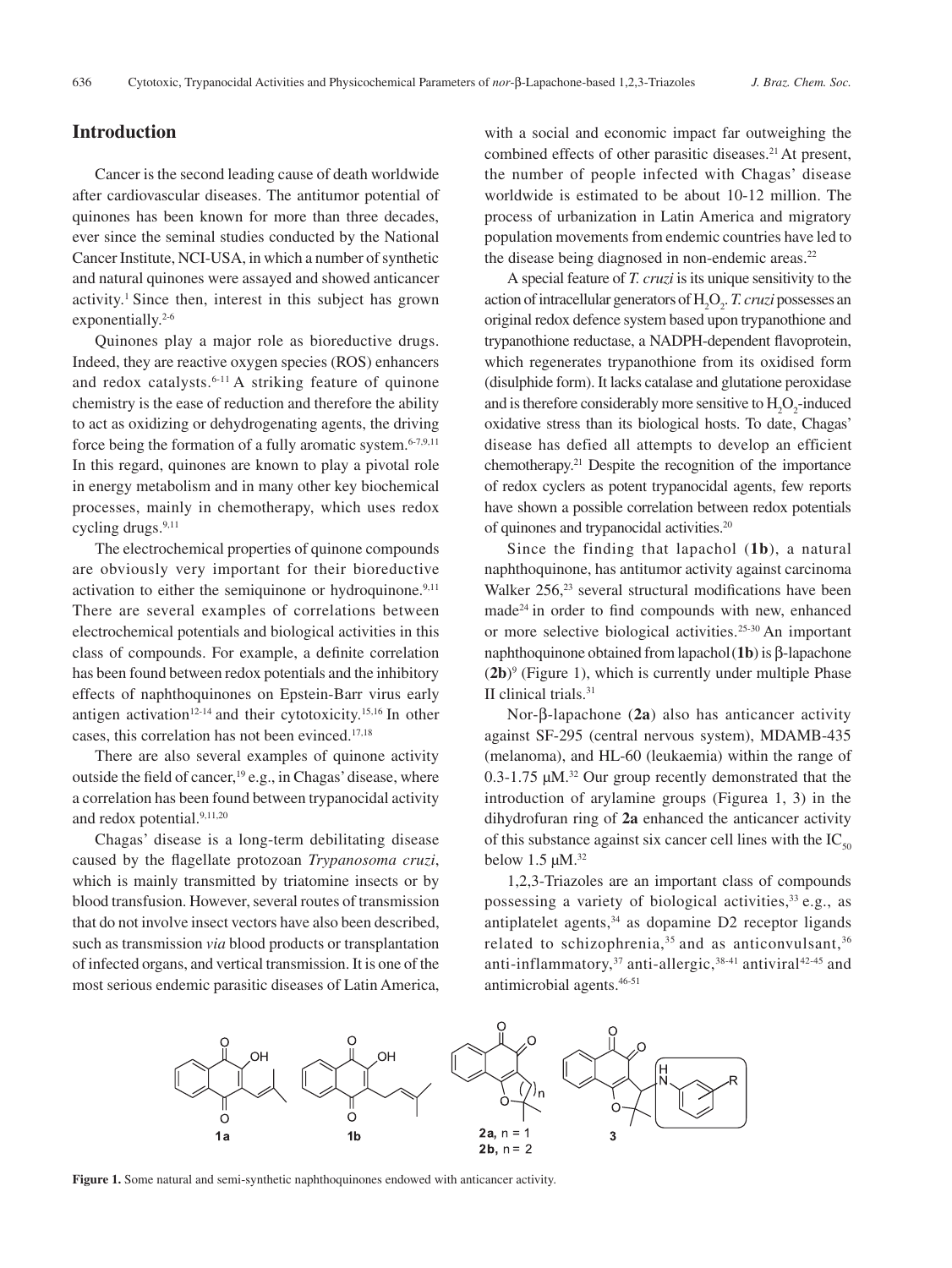Since triazoles and naphthoquinones are important compounds with independent pharmacological activity, it would be relevant to produce some compounds by molecular hybridization using these moieties. The use of this approach in the design of new drugs has proved useful in modifying the selectivity profile and in reducing undesirable side effects.52 Additionally, this approach has proved successful for obtaining trypanocidal compounds (Scheme 1).<sup>53</sup> All synthesized naphthoquinoidal 1,2,3-triazoles proved more active than the original quinones against the infective bloodstream trypomastigote form of *T. cruzi*, with  $IC_{50}/day$ values in the range of 17 to 359 µM, the apolar phenyl substituted triazole **8** being the most active compound (Table 1). $53$ 

Based on an investigation of additional activities for this new class of compounds, this communication reports on the cytotoxic activities against six neoplasic cancer cell lines: SF-295 (central nervous system), HCT-8 (colon), MDAMB-435 (melanoma), HL-60 (leukaemia), PC-3 (prostate) and B-16 (murine melanoma) and against one normal cell, the murine fibroblast L-929, of azidoquinone **5** and of the naphthoquinones containing a 1,2,3-triazole ring in the C-3 position of the dihydrofuran ring of **2a**, named **6**-**10**. An analysis was also made of their haemolytic activity, assayed with erythrocyte suspensions, in order to contribute to the clarification of the mechanism of biological action.



**Scheme 1.** Molecular hybridization for the synthesis of naphthoquinonetriazole moieties

Due to the importance of electrochemical studies of quinones in biological mechanisms of action, $9,11$ voltammetric parameters  $(E_{P_{L}})$  are also presented, aiming to correlate biological and physicochemical parameters. The experiments were conducted in a protic medium (to resemble a hydrophilic environment). Additionally, based on the same rationale,  $9,11$  previously reported data on trypanocidal activity<sup>53</sup> are compared with measured reduction potentials.

Biological activity towards a live host involves a complex outcome that is not usually dominated by only one parameter. Generally, various physicochemical properties impact the pharmacokinetic and metabolic fate of a biologically active compound; hence, a thorough understanding of such characteristics is crucial in studies of modes of action.54 In

**Table 1.** Cytotoxic and trypanocidal activities expressed by IC<sub>50</sub> in μM (μmol L<sup>-1</sup>) of compounds **5-10**, **2a**, **2b** and doxorubicin (**Doxo**), with the respective confidence intervals. *E*p<sub>Ic</sub> values in V *vs.* Ag/AgCl,Cl<sup>−</sup>, aqueous (acetate buffer pH 4.5), at ν = 0.100 V s<sup>-1</sup>. Calculated log P (clog P)

| Compd.           | $HL-60$<br>$IC_{50}/(\mu M)$ | MDAMB-435<br>$IC_{50}/(\mu M)$ | SF-295<br>$IC_{50}/(\mu M)$ | $HCT-8$<br>$IC_{so}/(\mu M)$ | $PC-3$<br>$IC_{50}/(\mu M)$ | $B-16$<br>$IC_{50}/(\mu M)$ | L-929<br>$\text{IC}_{\scriptscriptstyle{50}}/(\mu\text{M})$ | activity <sup>b</sup> | Trypanocidal $Ep_{\rm lc}/V$ aqueous<br>$\Delta Ep_{1c} - Ep_{1/2}$ | $c \log P$ |
|------------------|------------------------------|--------------------------------|-----------------------------|------------------------------|-----------------------------|-----------------------------|-------------------------------------------------------------|-----------------------|---------------------------------------------------------------------|------------|
| 5                | 3.08<br>1.48-6.46            | 1.19<br>1.08-1.34              | 3.23<br>2.38-4.38           | 2.78<br>2.26-3.38            | 4.79<br>4.31-5.35           | 2.48<br>nd                  | 3.30<br>2.75-3.97                                           | $50.2 \pm 3.8$        | $-0.176$<br>0.044                                                   | 0.722      |
| 6                | 4.58<br>3.42-6.11            | 3.62<br>nd                     | 4.75<br>3.82-5.91           | 5.97<br>4.90-7.27            | 7.84<br>2.97-11.15          | 2.80<br>2.57-3.06           | 9.48<br>7.98-11.26                                          | $151.9 \pm 8.0$       | $-0.165$<br>0.039                                                   | 0.955      |
| 7                | 3.90<br>nd                   | 4.24<br>3.69-4.86              | 5.53<br>4.73-6.42           | 8.11<br>6.39-10.30           | 8.88<br>7.38-10.43          | 3.38<br>nd                  | 6.12<br>5.35-7.01                                           | $348.1 \pm 44.2$      | $-0.249$<br>0.037                                                   | 0.419      |
| 8                | 2.10<br>1.48-2.96            | 1.21<br>$1.05 - 1.40$          | 2.53<br>2.18-2.96           | 3.18<br>2.69-3.77            | 2.58<br>2.13-3.18           | 1.56<br>1.35-1.78           | 2.42<br>$2.21 - 2.67$                                       | $17.3 \pm 2.0$        | $-0.163$<br>0.041                                                   | 2.948      |
| $\boldsymbol{9}$ | 1.17<br>0.99-1.37            | 0.43<br>$0.36 - 0.51$          | 1.27<br>1.12-1.42           | 1.52<br>1.37-1.73            | 1.83<br>1.58-2.16           | 1.60<br>nd                  | 2.85<br>$2.25 - 3.25$                                       | $57.8 \pm 5.6$        | $-0.155$<br>0.037                                                   | 2.126      |
| 10               | 1.62<br>1.25-2.05            | 1.25<br>1.15-1.39              | 2.83<br>2.40-3.31           | 3.17<br>2.67-3.73            | 4.96<br>4.35-5.65           | 2.35<br>2.29-3.09           | nd                                                          | nd                    | $-0.165$<br>0.040                                                   | 2.788      |
| 2a               | 1.75<br>nd                   | 0.31<br>$0.22 - 0.39$          | 1.58<br>1.31-1.88           | 1.36<br>1.18-1.53            | 5.61<br>4.74-6.67           | 3.16<br>nd                  | nd                                                          | >4800                 | $-0.228$<br>0.037                                                   | 1.240      |
| 2 <sub>b</sub>   | 1.65<br>1.49-1.90            | 0.25<br>$0.16 - 0.33$          | 0.91<br>$0.74 - 1.11$       | 0.83<br>$0.74 - 0.87$        | 3.1<br>2.68-3.59            | 2.85<br>2.68-3.06           | nd                                                          | $391.5 \pm 16.5$      | $-0.244$<br>0.040                                                   | 1.660      |
| <b>Doxo</b>      | 0.04<br>$0.02 - 0.04$        | 0.86<br>$0.62 - 1.20$          | 0.42<br>$0.35 - 0.46$       | 0.07<br>$0.05 - 0.09$        | 0.44<br>$0.39 - 0.50$       | 0.05<br>$0.04 - 0.07$       | nd                                                          | nd                    | nd                                                                  | nd         |

 $P$ ata are presented as IC<sub>50</sub> values and 95% confidence intervals obtained by nonlinear regression for all cell lines from three independent experiments. Doxorubicin was used as positive control. Data for 2a, 2b and doxorubicin have already been published<sup>32</sup> for all cell lines, except for PC-3 and B-16; <sup>b</sup>Activity of compounds against trypomastigote forms of *T. cruzi* [IC<sub>50</sub>/day µmol L<sup>-1</sup>)]<sup>53</sup>; nd: not determined.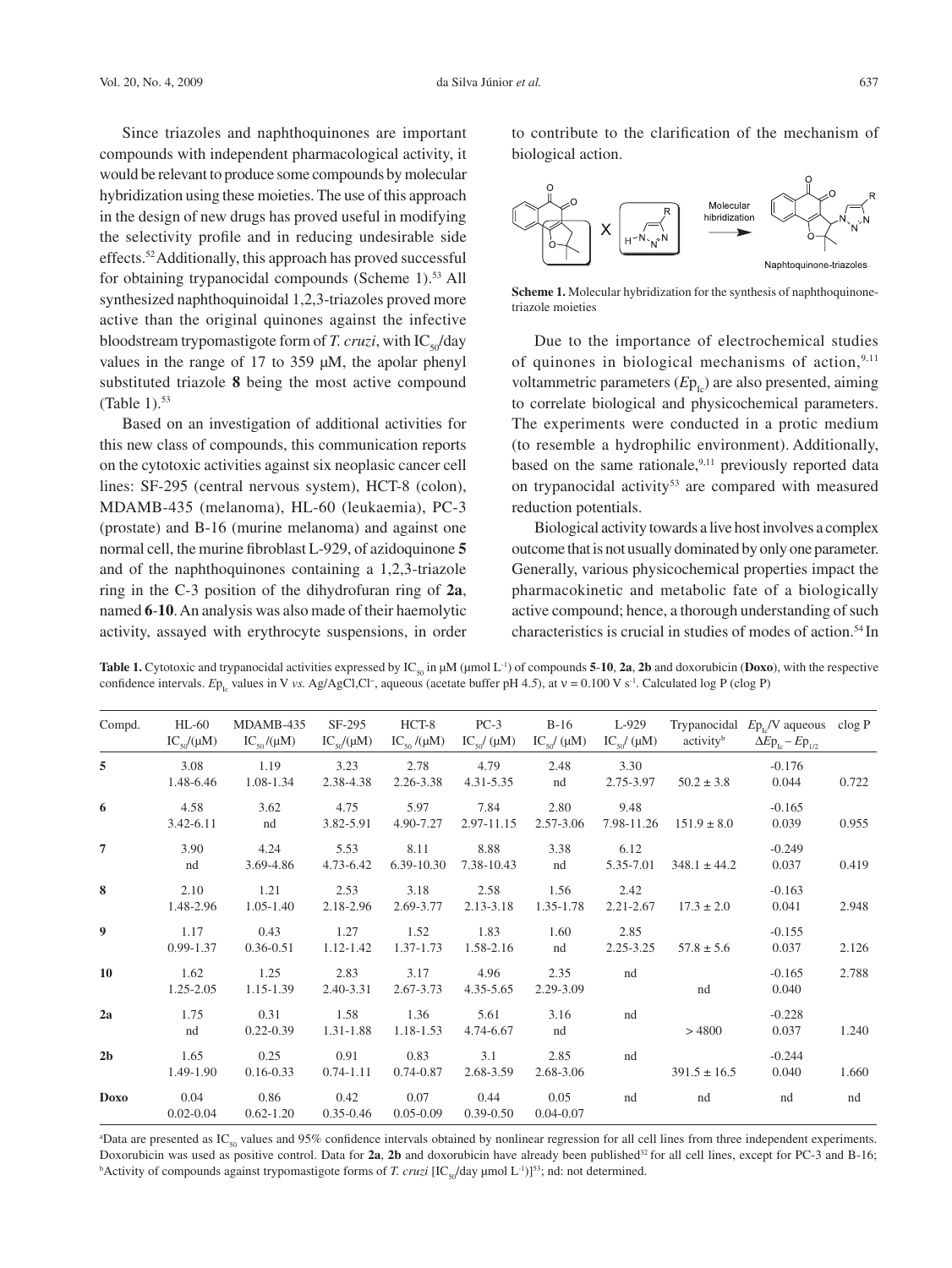drug metabolism and pharmacokinetics, one of the most important parameters is lipophilicity, adequately described by experimentally obtained  $\log P$ ,<sup>54</sup> or by a calculated one  $(clog P)^{46}$ ; therefore, in the present case, we also report clog P for all the compounds.

## **Results and Discussion**

#### *Chemistry*

The compounds were synthesized by the Huisgen reaction<sup>55</sup> using copper catalysis. As shown in Scheme 2, the syntheses of **6-10** were carried out from the azidoquinone **5** by 1,3-dipolar cycloaddition.56 The 3-bromo-*nor*-βlapachone (4), easily obtained from *nor*-lapachol  $(1a)$ , <sup>57</sup> is the precursor of **5**, obtained so far by substitution with sodium azide. The synthesis and characterization of triazolic compounds (6-10) have already been reported,<sup>53</sup> except for compound **10**, whose spectroscopic data are included in the experimental section.

#### *Biology*

Compounds **5-10** were tested *in vitro* against six cancer cell lines and a normal murine fibroblast L-929, in comparison with the quinones **2a**, **2b** and doxorubicin, the positive control, through an MTT assay.<sup>58</sup> Concentrations that induce 50% inhibition of cell growth  $(IC_{50})$  in  $\mu$ M are reported in Table 1. Based on their activity, the compounds were classified against at least two cancer cell lines as highly active (IC<sub>50</sub> < 2 µM), moderately active (2 µM < IC<sub>50</sub> < 10  $\mu$ M), or inactive (IC<sub>50</sub> > 10  $\mu$ M).

The great majority of the compounds are strongly or moderately cytotoxic against all cancer cell lines with  $IC_{50}$  in the range of 0.43 to 9.48 μM, although they are less cytotoxic than standards **2a**, **2b** and doxorubicin, with few exceptions (see compound **9**, Table 1). The most sensitive cancer cell lines

are MDAMB-435 and B-16, as already evidenced for **2a**, **2b** and arylaminonaphthoquinones,<sup>32</sup> unlike doxorubicin, which is more active against HL-60, HCT-8 and B-16. Compound **5**  $(IC<sub>50</sub> = 1.19 \mu M)$  was selectively active against MDAMB-435. Among the triazolic naphthoquinones, compound **9** showed the highest activity against cancer cells (IC<sub>50</sub> ranging from 0.43 up to 1.83 μM) with the strongest activity against MDAMB-435. Additionally, it showed high selectivity compared with other cancer cells (2-4 × more selective) as well as towards normal cells (L-929, IC<sub>50</sub> = 2.85 μM) (Table 1). The cytoxicity of compound **9** for melanoma cells is similar to that of the original quinones (**2a** and **2b**) and higher than doxorubicin. Towards HL-60, 9 is more active  $(IC_{50} = 1.17 \mu M)$  than the original quinones **2a** and **2b**. Compound **8** showed higher cytotoxic activity than compounds **6** and **7**. The presence of aromatic substituent (for **8**) and non-aromatic (**9** and **10**) rings on the triazole moiety seems relevant for activity, possibly indicative of lipophilic effects. The absence of haemolytic activity ( $EC_{50}$  > 508.35 µM) suggests that the cytotoxicity of the compounds was not related to membrane damage of mouse erythrocytes.

#### *Electrochemistry and clog P*

The importance of the data on electron transfer involved in biological activities of quinones prompted us to conduct electrochemical studies of the majority of quinones, using cyclic voltammetry, in a protic (acetate buffer, pH 4.5) medium. A relevant fact is that this paper offers the very first description of the electrochemistry of compounds **2a** and **5**-**10**.

In this study, we used the potential of the first reduction wave  $(E_{\text{P}_k})$ , which gives a quantitative measure of ease of reduction of an oxidant or electron acceptor, for purposes of comparison. Figures 2 A-D display cyclic voltammograms (CV) of compounds **5**, **2a**, **6** and **9**, respectively, as representatives of dihydrofuran naphthoquinones (**5**, **2a**) and triazolic quinones (**6**, **9**), which are typical of



**Scheme 2.** Synthetic route for preparing the nor-ß-lapachone-based 1,2,3-triazoles (**6**-**10**)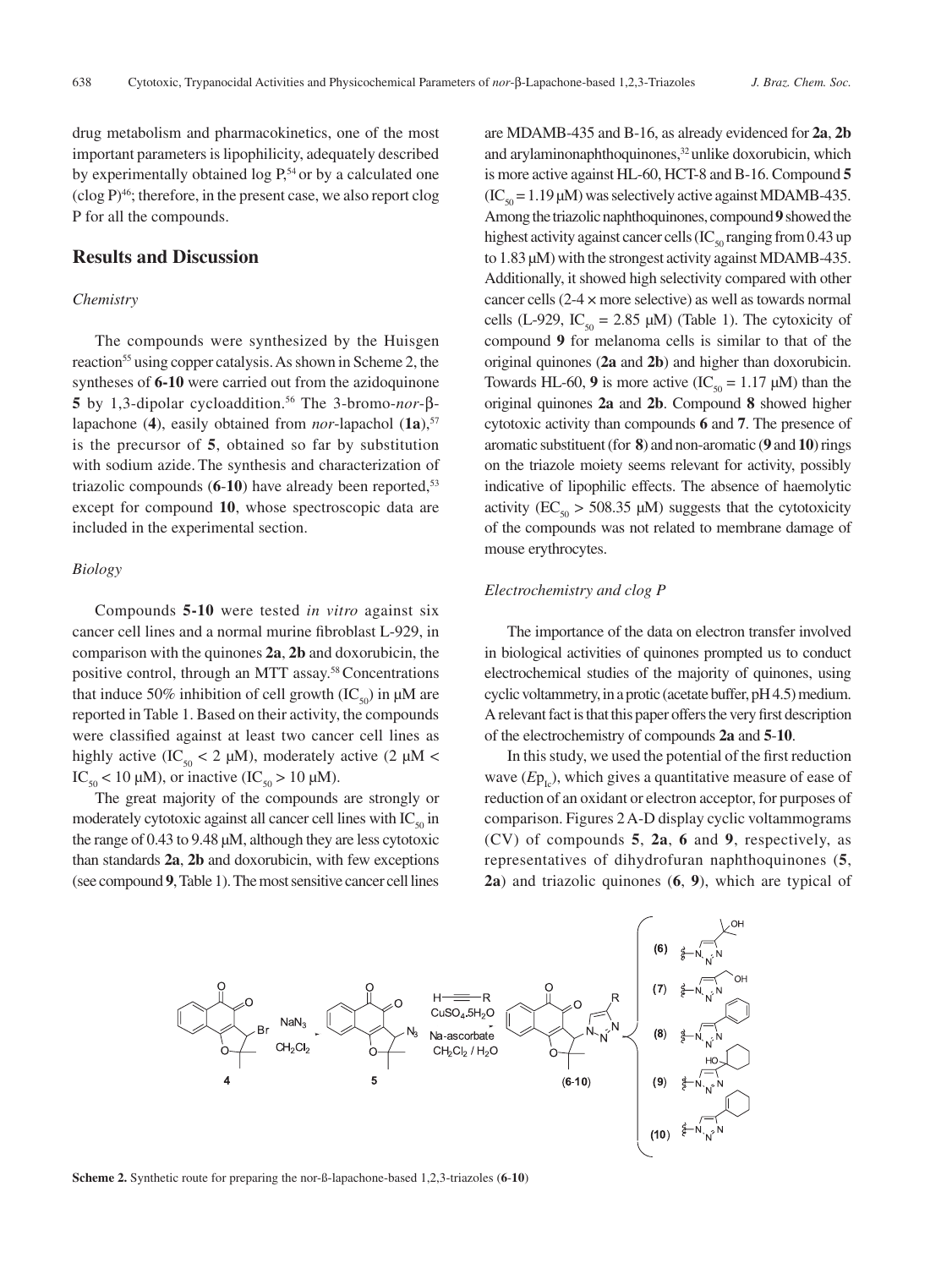well-behaved quinones. The CVs show a reversible, diffusional and bielectronic pair of reduction waves  $[(Ep_{1}]$  $Ep_{1/2}$ <sub>experimental</sub> = 37-44 mV,  $(Ep_{1c} - Ep_{1/2})$ <sub>theoretical</sub> ~ 30 mV], leading to the formation of the respective hydroquinones, with participation of two protons. $9,11$ 

In this case,  $Ep_{\text{L}}$  values range from  $-0.155$  V (compound **9**) up to –0.249 V (compound **7**) *vs.* Ag/AgCl,Cl–  $(0.1 \text{ mol } L^{-1})$ , all the values representing easily reducible compounds. The ease of reduction in the series, expressed by  $E_{P_{1a}}$  (Table 1), is: **9** > **10** ~ **8** ~ **6** > **5** > **2a** > **2b** ~ **7.** 

Despite absence of a structural conjugative interaction between the two systems (quinone and triazole) due to the presence of a spacer  $(C_{\text{sp3}})$ , the heterocyclic group influences the voltammetric behaviour, showing evidence of anodic shifts in the reduction potentials. This fact has been observed in several instances, e.g., the reduction of 2-methyl-5-nitroimidazole substituted at the  $N<sup>1</sup>$ -ethyl side chain with halogens.59 In the present case, it is possible that the electrogenerated hydroquinone is stabilized by hydrogen bonding with the heterocyclic nitrogen, which would favour reduction.

Although there is no direct correlation between these values and cytotoxicity, all the reduction potentials are in the region that allows the enzymatic reduction of quinones and further reaction with oxygen, explaining the presence of cytotoxicity for the great majority of assayed quinones.<sup>9,11</sup> Banasri and coworkers<sup>18</sup> also investigated the redox behaviour of aminoquinones and compared them with their cytotoxicity activities, but found no evidence of a correlation. Evidently the electrochemical parameters of quinonoids, albeit essential for cellular event analysis, do not always show a quantitative correlation with their cytotoxic properties. In fact, many other factors such as lipophilicity, membrane permeability, site-specific binding, etc., need critical consideration in order to rationalize the relationship of structural modulation and cytotoxicity.54

Log P values were calculated (Table 1) for all derivatives by semi-empirical methods. The values for the less cytotoxic compounds **5**-**7** were the lowest in the series. The more active compounds **8**-**10** showed the highest clog P values, even compared with references, **2a** and **2b**. Partitioning can be related to either absorption or permeation. It is reasonable to suppose that those compounds can be better absorbed and permeated in the cell of the organism. As in the present case, the lipophilicity of catechols has been shown to enhance cytotoxicity.<sup>60</sup> The lipophilicity of quinones is similar to that of the parent catechols. This means that the transport of both catechols and quinones into and out of the cell is similar, so there is no significant differentiation between reduced and oxidized forms with respect to transport through the cellular membrane.<sup>61</sup>



**Figure 2.** Cyclic voltammograms of naphthoquinones  $(c = 1 \text{ mmol } L^{-1})$ in buffered acetate solutions, pH 4.5, vitreous carbon electrode, E/V *vs.* Ag/AgCl,Cl− (0.1 mol L-1). A: compound **2a**, B: compound **5**, C: compound **6** and D: compound **9**.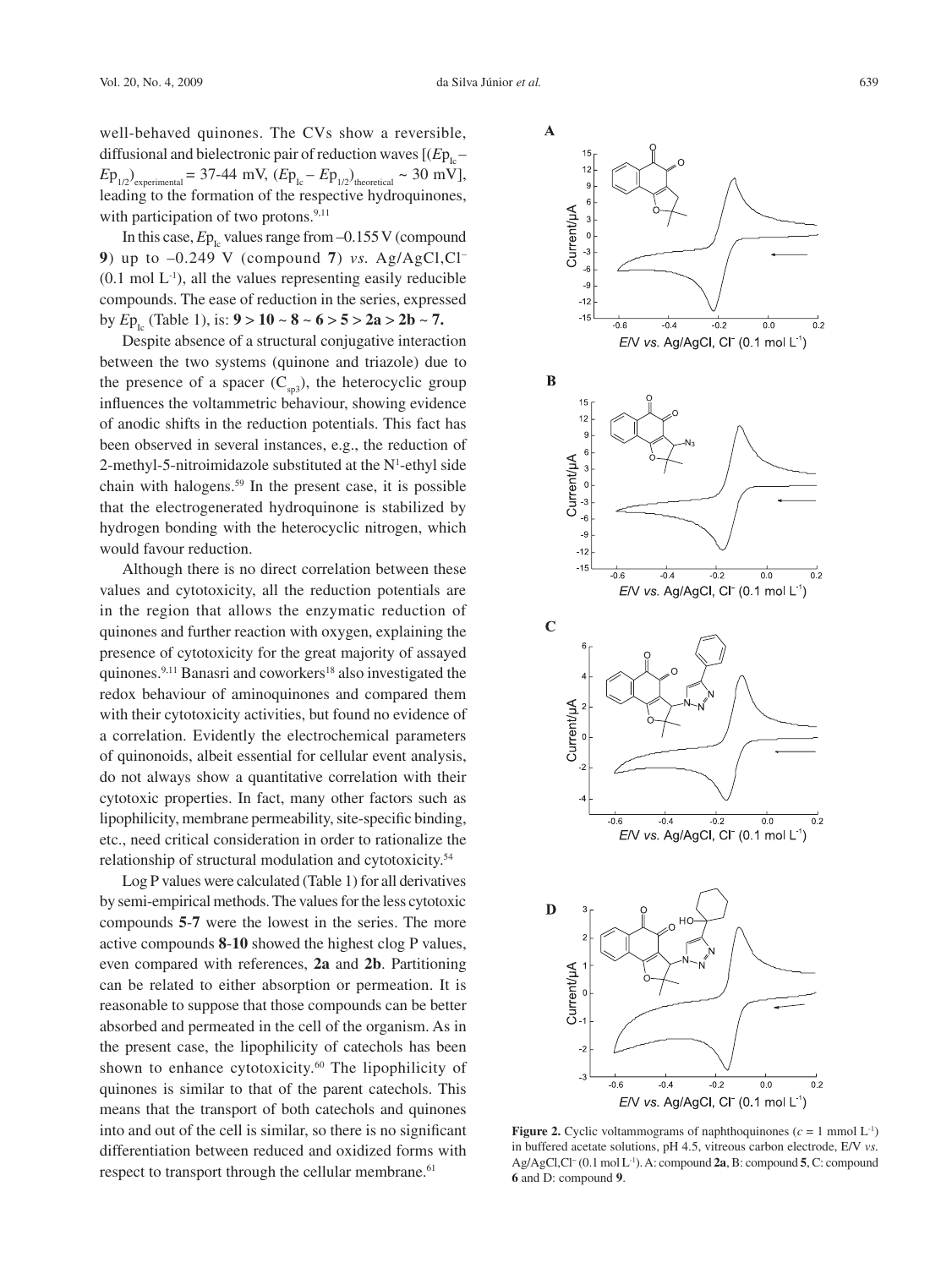As mentioned in the introduction, it is worthy comparing electrochemical results and trypanocidal activities. The  $IC_{\epsilon_0}$ order shown in Table 1 is: **8** > **5** > **9** > **6** > **7** > **2b** > > **2a**.

With regard to this activity, despite the impossibility of establishing a direct correlation due to the small number of compounds, it was observed that the more electrophilic compounds are better trypanocidal agents.

### **Conclusions**

The *nor*-β-lapachone-based 1,2,3-triazoles were generally cytotoxic against the cancer cell lines tested, with  $IC_{50}$  below 5 µM. The results demonstrated that these triazoles are a promising addition to the arsenal of anticancer drugs. An enhancement of the activity between the triazole and 1,2-naphthoquinone moieties was demonstrated in the case of compound **9**. The synthetic compounds **8**-**10** appear to be very interesting as new prototypes that could be exploited for the preparation of analogues, opening prospects for the development of new anticancer drugs, despite the fact that the two standard naphthoquinones, *nor*-β-lapachone and β-lapachone and doxorubicin were, generally, more potent. As for the calculated clog P values, the data (Table 1) allowed for the discrimination between highly and moderately cytotoxic compounds. Higher lipophilicity values (clog P) were associated with better cytotoxicity. Despite the importance of electrochemical data, in this case, no correlation was found between  $Ep_{1c}$  and cytotoxicity. In contrast, the comparison of  $Ep_{1c}$  with previously reported trypanocidal activities reconfirmed the trend for higher activity coupled with better quinone electrophilicity ( $>E_{P_{Ic}}$ ).

# **Experimental**

#### *Chemical synthesis*

Melting points were obtained on a Reichert micro hot stage and are uncorrected. Analytical grade solvents were used. The solvents were previously purified as described in the literature.<sup>62</sup> Column chromatography was performed on silica gel (Acros Organics 0.035-0.070 mm, pore diameter about 6 nm). Infrared spectra were recorded on a Perkin-Elmer FT-IR Spectrometer. <sup>1</sup>H and <sup>13</sup>C NMR were recorded at room temperature using a Varian Unity Plus 300 spectrometer, in the aforementioned solvents, with TMS as internal standard. Chemical shifts  $(\delta)$  are given in ppm and coupling constants (*J*) in hertz.

### *Synthetic procedures*

*Nor*-lapachol (2-hydroxy-3-(2-methyl-propenyl)-[1,4]-

naphthoquinone); β-lapachone (2,2-dimethyl-3,4-dihydro-2H-benzo[h]chromene-5,6-dione) (**2b**); *nor*-β-lapachone (2,3-dihydro-2,2-dimethylnaphtho[1,2-b]furan-4,5-dione) (**2a**) and 3-bromo-*nor*-β-lapachone (3-bromo-2,3-dihydro-2,2-dimethylnaphtho[1,2-b]furan-4,5-dione) (**4**), were prepared from lapachol 1b by standard procedures.<sup>63,57</sup> The *nor*-β-lapachone-based 1,2,3-triazoles (**6-10**) were prepared from the azidoquinone  $(5)$ , as described in the literature.<sup>53</sup>

# *3-(4-Cyclohex-1-enyl-1,2,3-triazol-1-yl)-2,2-dimethyl-2,3 dihydro-naphtho[1,2-b]furan-4,5-dione (10)*

The reaction of the 3-azido-2,2-dimethyl-2,3-dihydronaphtho[1,2-b]furan-4,5-dione (**6**) (299 mg, 1.1 mmol) in 13.4 mL of  $CH_2Cl_2/H_2O$  (1:1), followed by the addition of CuSO<sub>4</sub>:5H<sub>2</sub>O (12.5 mg, 0.05 mmol), sodium ascorbate (29.5 mg, 0.14 mmol) and prop-2-in-1-ol (106 mg, 1 mmol) resulted in product **10**, (345 mg, 0.92 mmol, 92% yield) a yellow solid (mp 189-190 °C). <sup>1</sup>H NMR (300 MHz, CDCl<sub>3</sub>) δ: 8.18 (1H, ddd, *J* 7.3, 1.7, 0.6 Hz), 7.82-7.71 (3H, m), 7.31 (1H, s), 5.95 (1H, s), 2.34-2.29 (2H, m), 2.20-2.13 (2H, m), 1.75-1.62 (5H, m), 1.75 (3H, s), 1.20 (3H, s); <sup>13</sup>C NMR (75 MHz, DMSO-d<sub>6</sub>) δ: 20.9  $(CH_3)$ , 22.0  $(CH_2)$ , 22.2  $(CH_2)$ , 25.1  $(CH_2)$ , 26.1  $(CH_2)$ , 27.5 (CH<sub>3</sub>), 66.5 (CH), 95.8 (C<sub>0</sub>), 111.3 (C<sub>0</sub>), 117.6 (CH), 125.3 (CH), 125.3 (CH), 125.4 (CH), 126.6 (C<sub>0</sub>), 126.8  $(C_0)$ , 129.7 (CH), 131.4  $(C_0)$ , 133.1 (CH), 134.6 (CH), 170.9 (C<sub>0</sub>), 174.3 (C=O), 179.9 (C=O); IR (film)  $v_{max}/cm^{-1}$ : 1656 (C=O), 1620 (C=O).

#### *Anticancer assay*

Cytotoxicity against cancer cell lines: compounds **5**-**10** were tested for cytotoxic activity against six cancer cell lines in concentrations ranging from  $25$ -18.57 µmol  $L<sup>-1</sup>$ in the following cell lines SF-295 (central nervous system), HCT-8 (colon), MDAMB-435 (melanoma), HL-60 (leukaemia), PC-3 (prostate), B-16 (murine melanoma) and one normal cell L-929 (murine fibroblast), all supplied by the National Institute of Health, Bethesda, Maryland. All the cell lines were stored in RPMI 1640 medium supplemented with 10% fetal bovine serum,  $2 \text{ mol } L^{-1}$  glutamine, 100 U/mL penicillin and 100  $\mu$ g mL<sup>-1</sup> streptomycin at 37 °C with  $5\%$  CO<sub>2</sub>. Each compound was dissolved in DMSO and diluted with water to a concentration of 1 mg  $mL^{-1}$ . They were then incubated with the cells for 72 h. The negative control received the same amount of DMSO (0.005% in the highest concentration). Doxorubicin (17-1.0  $\mu$ mol L<sup>-1</sup>) was used as a positive control. The cell viability was determined by reduction of the yellow dye 3-(4,5-dimethyl-2-thiazol)- 2,5-diphenyl-2H-tetrazolium bromide (MTT) to a blue formazan product, as described by Mosmann.<sup>58</sup>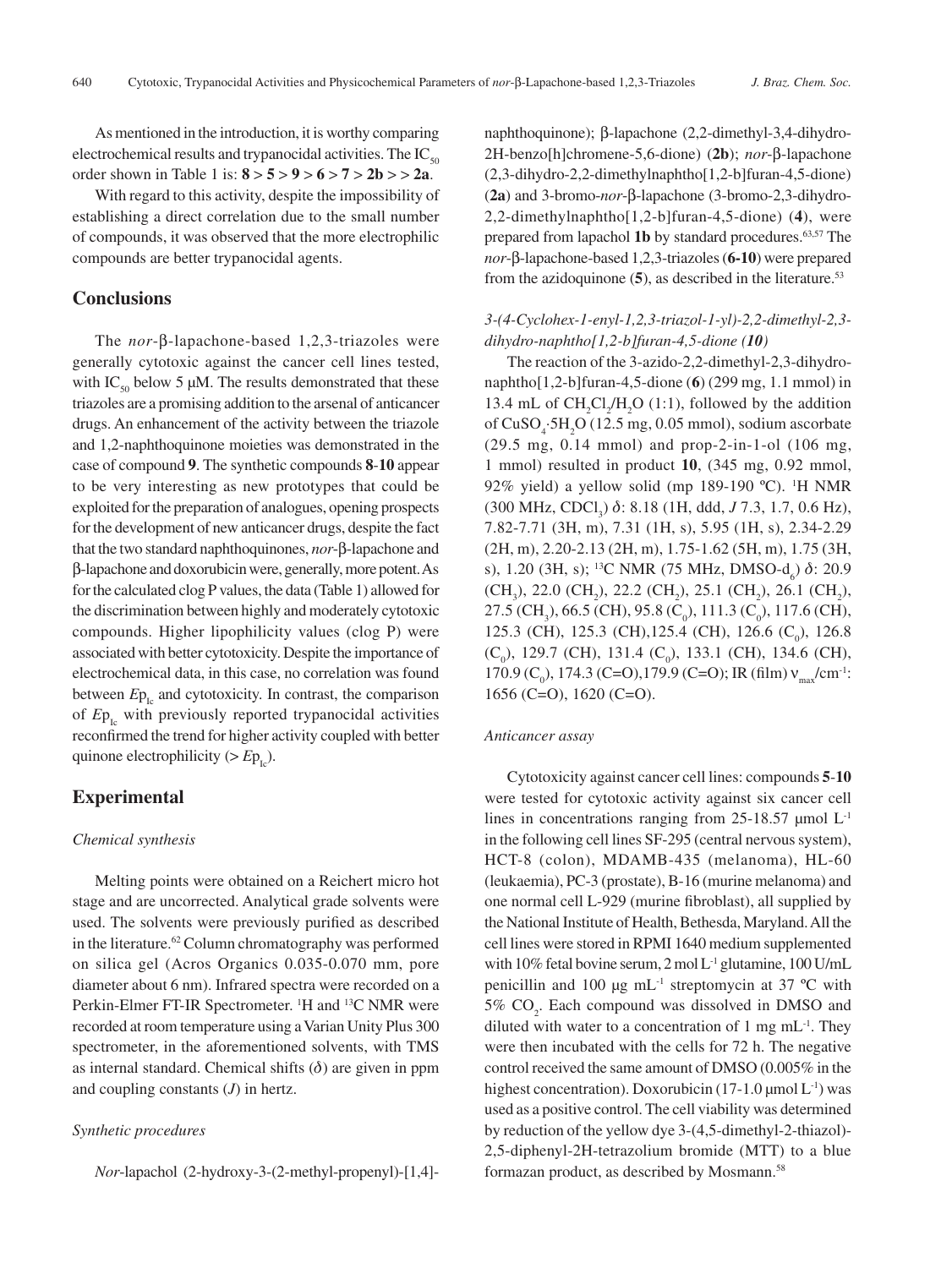#### *Cell membrane disruption*

The tests were performed in 96-well plates using a 2% mouse erythrocyte suspension in 0.85% NaCl containing 10 mmol  $L^{-1}$  CaCl<sub>2</sub>, following the method described by Jimenez *et al*. 64 The compounds diluted as mentioned above were tested at concentrations ranging from 1.5 to 200 µg mL-1. After 30 min of incubation at room temperature and centrifugation, the supernatant was removed and the released haemoglobin was measured spectrophotometrically at 540 nm. DMSO was used as a negative control and Triton X-100 (1%) was used as a positive control. After incubation at room temperature for 30 min and centrifugation, the supernatant was removed and the released haemoglobin was measured spectrophotometrically at 540 nm.  $ED<sub>50</sub>$  is the calculated dose that effectively induced lysis in 50% of the Triton X-100.

### *Electrochemistry*

The electrochemical experiments of cyclic voltammetry (CV) were performed using an Autolab (Echo-Chemie, Utrecht, Netherlands) PGSTAT 20. The working electrode was a BAS (Bioanalytical Systems, West. Lafayette, IN, USA) GC electrode of 3 mm diameter, the counter electrode was a platinum coil, and the reference electrode was Ag|AgCl,Cl<sup>−</sup> (0.1 mol L<sup>-1</sup>), and all were contained in a one-compartment electrochemical cell with 10 mL capacity. In the CV experiments, the scan rate varied from 0.020 to 2 V  $s^{-1}$ , while the reported parameters were determined at a rate of  $0.100 \text{ V s}^{-1}$ . It was necessary to degas the cell with a nitrogen flow for reduction studies. All the experiments were conducted at room temperature  $(25 \pm 1$ <sup>o</sup>C).

Aqueous acetate buffer solutions  $(0.2 \text{ mol L}^1; \text{pH } 4.5)$ were used in all the experiments and were prepared from analytical grade reagents and purified water (conductivity  $< 0.1 \mu S$  cm<sup>-1</sup>) obtained from a Millipore (Bedford, MA, USA) Milli-Q system. A Marconi (Piracicaba, Brazil) pHmeter with a combined glass electrode (model MAPA200; series 0113992) was used to measure the buffer pH.

### *Lipophilicity calculation (clog P)*

Theoretical parameters of lipophilicity (clog P) were calculated (Table 1) for all the derivatives using the semiempirical methods: AM1, using the Villar method included in the Spartan package, and OSIRIS Property Explorer (Thomas Sander, Actelion Pharmaceuticals Ltd) freely available on the web site http://www.organic-chemistry. org/prog/peo/. These programs were used to calculate the

theoretical log P based on the experimentally determined partition coefficients between *n*-octanol and water of commercially available drugs.

### **Acknowledgments**

This work was supported by CNPq (National Research Council of Brazil), within the framework of the Instituto do Milênio/CNPq-INOFAR, MCT/CNPq/MS/Neoplasias, RENORBIO, BNB, as well as by CAPES, FAPERJ and FAPEAL (Brazil).

# **Supplementary Information**

Available free of charge at http://jbcs.org.br, as PDF file.

### **References**

- 1. Driscoll, J. S.; *Cancer Chemother. Rep. 2* **1974**, *4*, 3.
- 2. Pardee, A. B.; Li, Y-Z.; Li, C-J.; *Curr. Cancer Drug Targets*  **2002**, *2*, 227.
- 3. Kongkathip, N.; Kongkathip, B.; Siripong, P.; Sangma, C.; Luangkamin, S.; Niyomdecha, M.; Pattanapa, S.; Piyaviriyagul, S.; Kongsaeree, P.; *Bioorg. Med. Chem*. **2003**, *11*, 3179.
- 4. da Silva Júnior, E. N.; de Souza, M. C. B. V.; Fernandes, M. C.; Menna-Barreto, R. F. S.; Pinto, A. V.; Pinto, M. C. F. R.; Lopes, F. A.; de Simone, C. A.; Andrade, C. K. Z.; Ferreira, V. F.; de Castro, S. L.; *Bioorg. Med. Chem*. **2008**, *16*, 5030.
- 5. da Silva, M. N.; Ferreira, V. F.; de Souza, M. C. B. V.; *Quim. Nova* **2003**, *26*, 407.
- 6. Asche, C.; *Mini-Rev. Med. Chem.* **2005**, *5*, 449.
- 7. Goulart, M. O. F.; Lima, N. M. F.; Santana, A. E. G.; Ferraz, P. A. L.; Cavalcanti, J. C. M.; Liwo, A.; Falkowsky, P.; Ossowsky, T.; *J. Electroanal. Chem.* **2004**, *566*, 25.
- 8. Monks, T. J.; Jones, D. C.; *Curr. Drug Metab*. **2002**, *3*, 425.
- 9. Hillard, E. A.; de Abreu, F. C.; Ferreira, D. C. M.; Jaouen, G.; Goulart, M. O. F.; Amatore, C.; *Chem. Commun*. **2008**, *23*, 2612.
- 10. Bolton, J. L.; Trush, M.; Penning, T.; Dryhurst, G.; Monks, T. J.; *Chem. Res. Toxicol.* **2000**, *13*, 135.
- 11. De Abreu, F. C.; Ferraz, P. A. M.; Goulart, M. O. F.; *J. Braz. Chem*. *Soc*. **2002**, *13*, 19.
- 12. Koyama, J.; Morita, I.; Kobayashi, N.; Osakai, T.; *Cancer Lett. (Shannon, Irel.)* **2004**, *212*, 1.
- 13. Koyama, J.; Morita, I.; Tagahara, K.; Osakai, T.; Hotta, H.; Yang, M. X.; Mukaianaka, T.; Nishino, H.; Tokuda, H.; *Chem. Pharm. Bull.* **2001**, *49*, 1214.
- 14. Koyama, J.; Morita, I.; Kobayashi, N.; Osakai, T.; Hotta, H.; Takayasu, J.; Nishino, H.; Tokuda, H.; *Cancer Lett. (Shannon, Irel.)* **2003**, *201*, 25.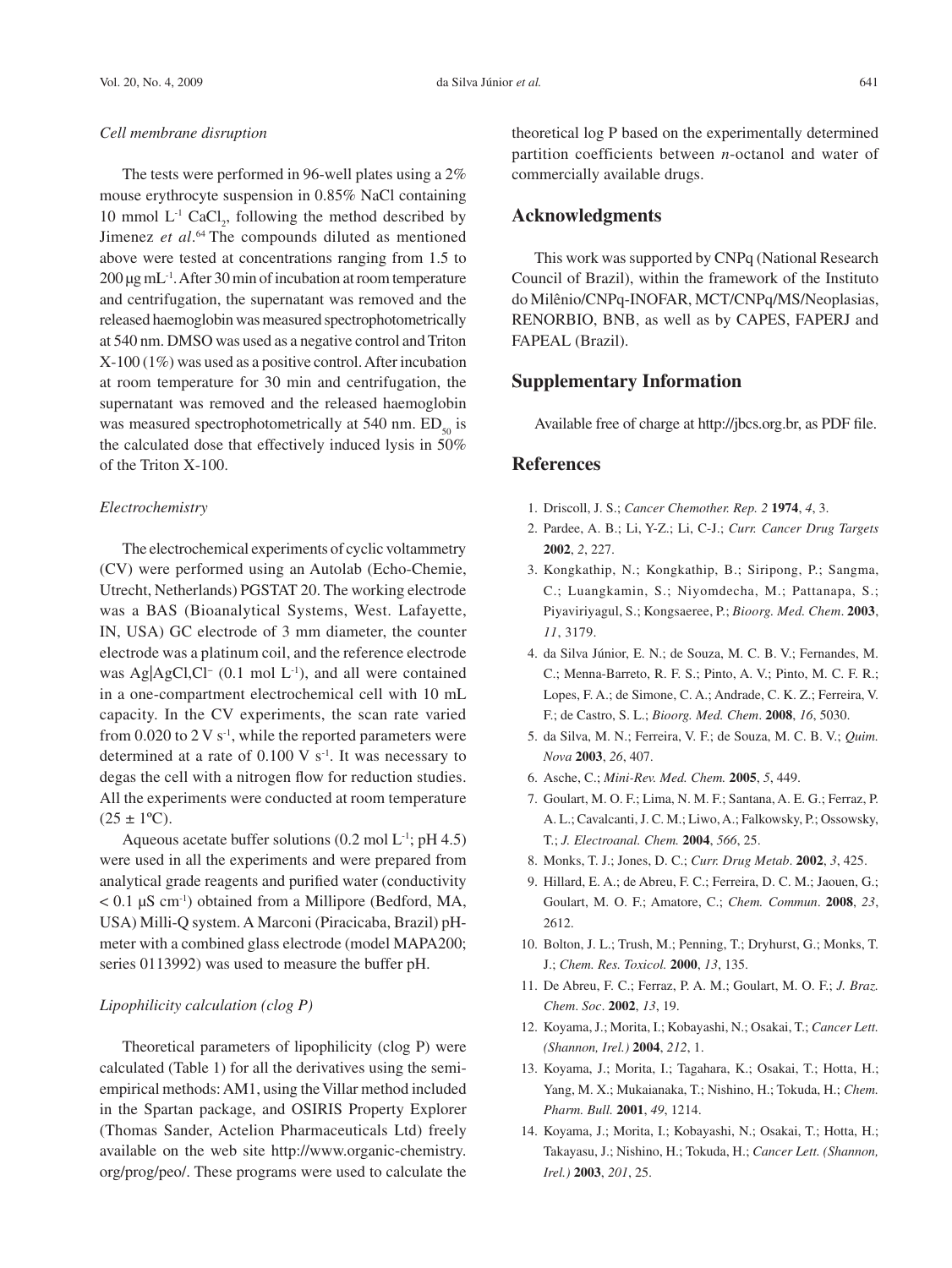- 15. Crawford, P. W.; Gross, J.; Lawson, K.; Cheng, C. C.; Dong, Q.; Liu, D. F.; Luo, Y. L.; Szczepankiewicz, B. G.; Heathcock, C. H.; *J. Electrochem. Soc.* **1997**, *144*, 3710.
- 16. Pan, A-S.; Gonzalez, H.; *Mol. Pharmacol.* **1990**, *37*, 966.
- 17. Wu, H-Q.; Huang, Z-S.; Bu, X-Z.; Shen, Y-D.; Zhang, Z-L.; Xie, B-F.; Liu, Z-C.; Gu, L-Q.; Chan, A. S. C.; *Eur. J. Med. Chem.* **2005**, *40*, 1341.
- 18. Das Sarma, M.; Gosh, R.; Patra, A.; Hazra, B.; *Eur. J. Med. Chem.* **2008**, *43*, 1878.
- 19. Lima, N. M. F.; Correia, C. S.; Leon, L. L.; Machado, G. M. C.; Madeira, M. F.; Santana, A. E. G.; Goulart, M. O. F.; *Mem. Inst. Oswaldo Cruz* **2004**, *99*, 757.
- 20. Goulart, M. O. F.; Freitas, L. R.; Tonholo, J.; de Abreu, F. C.; Raslan, D. S.; Starling, S.; Zani, C. L.; Oliveira, A. B.; Chiari, E.; *Bioorg. Med. Chem. Lett.* **1997**, *7*, 2043.
- 21. Lockman, J. W.; Hamilton, A. D.; *Curr. Med. Chem.* **2005**, *12*, 945.
- 22. Gascón, J.; Albajar, P.; Cañas E.; Flores, M.; Prat J. G. I.; Herrera, R. N.; Lafuente, C. A.; Luciardi, H. L.; Moncayo, A.; Molina,L.; Muñoz, J.; Puente, S.; Sanz G.; Treviño, B.; Sergio-Salles, X.; *Rev. Esp. Cardiol.* **2007**, *60*, 285.
- 23. Rao, K. V.; McBride, T. J.; Oleson, J. J.; *Cancer Res*. **1968**, *28*, 1952.
- 24. Neves-Pinto, C.; Dantas, A. P.; Moura, K. C. G.; Emery, F. S.; Polequevitch, P. F.; Pinto, M. C. F. R.; de Castro, S. L.; Pinto, A. V.; *ArzneimForsch/DrugRes* **2000**, *50*, 1120.
- 25. Pérez-Sacau, E.; Díaz-Peñate, R. G.; Estévez-Braun, A.; Ravelo, A. G.; Garcia-Castellano, J. M.; Pardo, L.; Campillo, M.; *J. Med. Chem*. **2007**, *50*, 696.
- 26. Ferreira, V. F.; Jorqueira, A.; Souza, A. M. T.; da Silva, M. N.; de Souza, M. C. B. V.; Gouvêa, R. M.; Rodrigues, C. R.; Pinto, A. V.; Castro, H. C.; Santos, D. O.; Araújo, H. P.; Bourguignon, S. C.; *Bioorg. Med. Chem.* **2006**, *14*, 5459.
- 27. Pinto, A. V.; Menna-Barreto, R. F. S.; de Castro, S. L.; *Recent Progress in Medicinal Plants*, Studium Press: Houston, 2006, v. 16, p. 109.
- 28. Neves-Pinto, C.; Malta, V. R. S.; Pinto, M. C. F. R.; Santos, R. H. A.; de Castro, S. L.; Pinto, A. V.; *J. Med. Chem.* **2002**, *45*, 2112.
- 29. Silva, R. S. F.; Costa, E. M.; Trindade, U. L. T.; Teixeira, D. V.; Pinto, M. C. F. R.; Santos, G. L.; Malta, V. R. S.; de Simone, C. A.; Pinto, A. V.; de Castro, S. L.; *Eur. J. Med. Chem*. **2006**, *41*, 526.
- 30. Barbosa, T. P.; Camara, C. A.; Silva, T. M. S.; Martins, R. M.; Pinto, A. C.; Vargas, M. D.; *Bioorg. Med. Chem*. **2005**, *13*, 6464.
- 31. Bey, E. A.; Bentle, M. S.; Reinicke, K. E.; Dong, Y.; Yang, C.-R.; Girard, L.; Minna, J. D.; Bornmann, W. G.; Gao, J.; Boothman, D. A.; *Proc. Natl. Acad. Sci. USA* **2007**, *104*, 11832.
- 32. Da Silva Júnior, E. N.; de Souza, M. C. B. V.; Pinto, A. V.; Pinto, M. C. F. R.; Goulart, M. O. F.; Pessoa, C.; Costa-Lotufo, L.; Montenegro, R. C.; Moraes, M. O.; Ferreira, V. F.; *Bioorg. Med. Chem*. **2007**, *15*, 7035.
- 33. Kacprzak, K.; *Synlett* **2005**, 943.
- 34. Menegatti, R.; Cunha, A. C.; Ferreira, V. F.; Perreira, E. F. R.; El-Nabawi, A.; Eldefrawi, A.; Albuquerque, T. E. X.; Neves, G.; Rates, S. M. K.; Fraga, C. A. M.; Barreiro, E. J.; *Bioorg. Med. Chem.* **2003**, *11*, 4807.
- 35. Cunha, A. C.; Figueiredo, J. M.; Tributino, J.; Miranda, A. L.; Castro, H. C.; Zingali, R. B.; Fraga, C. A.; de Souza, M. C. B. V.; Ferreira, V. F.; Barreiro, E. J.; *Bioorg. Med. Chem.* **2003**, *11*, 2051.
- 36. Kelley, J. L.; Koble, C. S.; Davis, R. G.; McLean, E. W.; Soroko, F. E.; Cooper, B. R.; *J. Med. Chem*. **1995**, *38*, 4131.
- 37. Biagi, G.; Dell'Omodarme, G.; Ferretti, M.; Giorgi, I.; Livi, O.; Scartoni, V.; *Il Farmaco* **1990**, *45*, 1181.
- 38. Biagi, G.; Dell'Omodarme, G.; Ferretti, M.; Giorgi, I.; Livi, O.; Scartoni, V.; *Il Farmaco* **1992**, *47*, 335.
- 39. Biagi, G.; Ferretti, M.; Giorgi, I.; Livi, O.; Scartoni, V.; Lucacchini, A.; *Il Farmaco* **1993**, *48*, 1159.
- 40. Buckle, D. R.; Rockell, C. J.; Smith, H.; Spicer, B. A.; *J. Med. Chem.* **1984**, *27*, 223.
- 41. Buckle, D. R.; Rockell, C. J.; Smith, H.; Spicer, B. A.; *J. Med. Chem.* **1986**, *29*, 2262.
- 42. San-Felix, A.; Velazquez, S.; Perez-Perez, M. J.; Balzarini, J.; De, C. E.; Camarasa, M. J.; *J. Med. Chem*. **1994**, *37*, 453.
- 43. Velazquez, S.; Alvarez, R.; Perez, C.; Gago, F.; De, C. E.; Balzarini, J.; Camarasa, M. J.; *Antivir. Chem. Chemother*. **1998**, *9*, 481.
- 44. Al-Masoudi, N. A.; Al-Soud, Y. A.; Abdul-Zahra, A.; *Heteroatom Chem.* **2004**, *15*, 380.
- 45. Da Silva, F. C.; de Souza, M. C. B V.; Frugulhetti, I. I. P.; Castro, H. C.; Souza, S. L. O.; de Souza, T. M L.; Rodrigues, D. Q.; Souza, A. M. T.; Abreu, P. A.; Passamani, F.; Rodrigues, C. R.; Ferreira, V. F.; *Eur. J. Med. Chem.* **2009**, *44*, 373.
- 46. Costa, M. S.; Boechat, N.; Rangel, E. A.; da Silva, F. C.; de Souza, A. M. T.; Rodrigues, C. R.; Castro, H. C.; Júnior, N. I.; Lourenço, M. C. S.; Wardell, S. M. S. V.; Ferreira, V. F.; *Bioorg. Med. Chem*. **2006**, *14*, 8644.
- 47. Gallardo, H.; Conte, G.; Bryk, F.; Lourenço, M. C. S.; Costa, M. S.; Ferreira, V. F.; *J. Braz. Chem. Soc.* **2007**, *18*, 1285.
- 48. Holla, B. S.; Mahalinga, M.; Karthikeyan, M. S.; Poojary, B.; Akberali, P. M.; Kumari, N. S.; *Eur. J. Med. Chem*. **2005**, *40*, 1173.
- 49. Dabak, K.; Sezer, O.; Akar, A.; Anac, O.; *Eur. J. Med. Chem.*  **2003**, *38*, 215.
- 50. Mares, D.; Romagnoli, C.; Andreotti, E.; Manfrini, M.; Vicentini, C. B.; *J. Agric. Food Chem.* **2004**, *52*, 2003.
- 51. Willner, D.; Jelenevsky, A. M.; Cheney, L. C.; *J. Med. Chem*. **1972**, *15*, 948.
- 52. Viegas-Junior, C.; Danuello, A.; da S. Bolzani, V.; Barreiro, E. J.; Fraga, C. A. M.; *Curr. Med. Chem*. **2007**, *14*, 1829.
- 53. da Silva Júnior, E. N.; Souza, M. C. B. V.; Pinto, A. V.; Pinto, M. C. F. R.; Ferreira, V. F.; Menna-Barreto, R. F. S.; Silva, R. S. F.; Teixeira, D. V.; de Simone, C. A.; de Castro, S. L.; *Eur J. Med. Chem*. **2008**, *43*, 1774.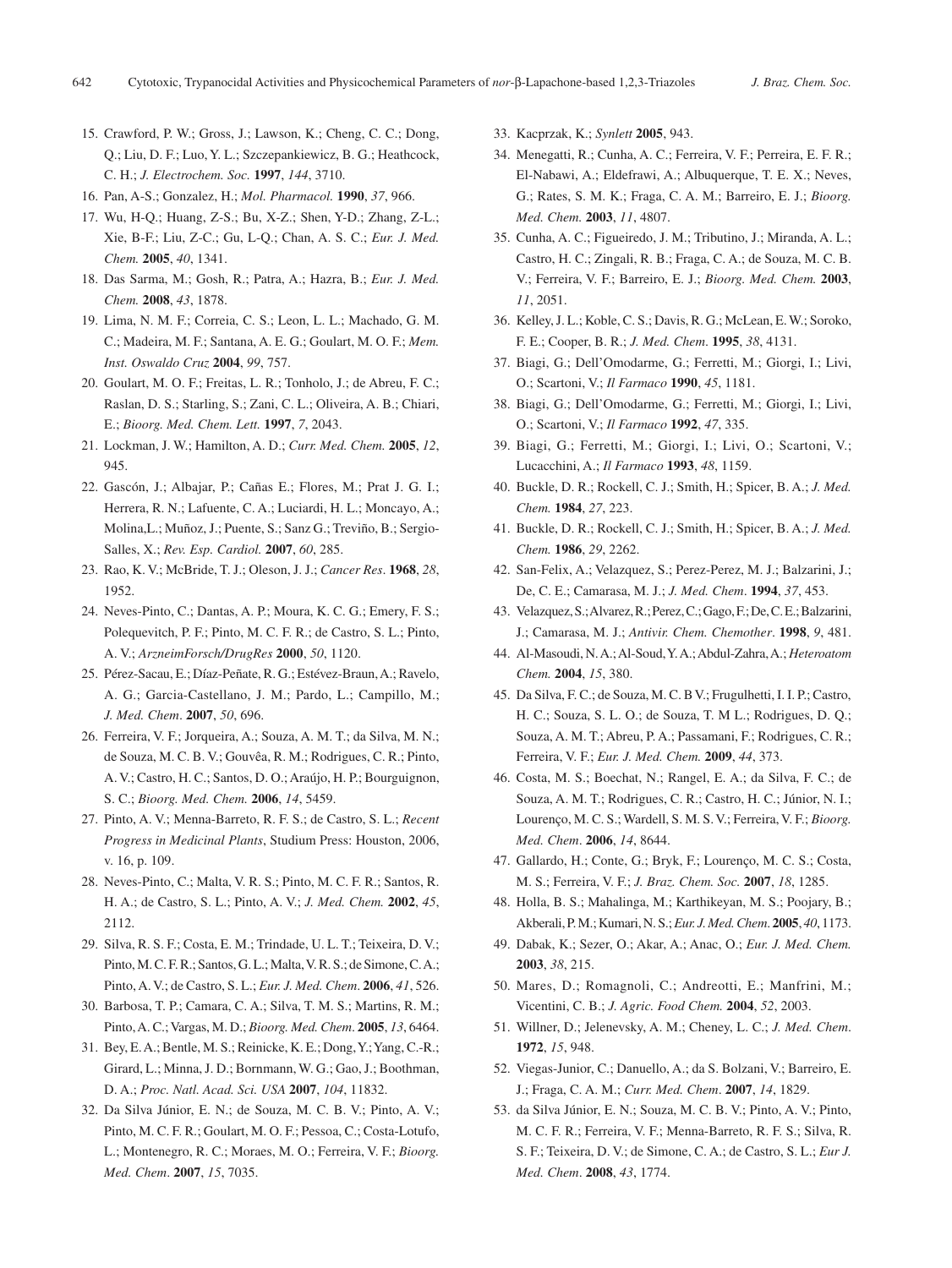- 54. Van de Waterbeemd, H. V.; Gifford, E.; *Nat. Rev. Drug Discovery* **2003**, *2*, 192.
- 55. Huisgen, R. In 1,3-Dipolar Cycloaddition Chemistry; Padwa, A., ed., Wiley: New York, 1984.
- 56. Rostovtsev, V. V.; Green, G. L.; Fokin, V. V.; Sharpless, K. B.; *Angew. Chem., Int. Ed.* **2002**, *41*, 2596.
- 57. Pinto, A. V.; Pinto, M. C. F. R.; de Oliveira, C. G. T.; *An. Acad. Bras. Cienc.* **1982**, *54*, 107.
- 58. Mosmann, T.; *J. Immunol. Methods* **1983**, *65*, 55.
- 59. Cavalcanti, J. C. M.; de Abreu, F. C.; Oliveira, N. V.; de Moura, M. A. B. F.; Chaves, J. G.; Alves, R. J.; Bertinaria, M.; Fruttero, R.; Goulart. M. O. F.; *Bioelectrochemistry* **2004**, *63*, 353.
- 60. Lam, L. K.; Garg, P. K.; Swanson, S. M.; Pezzuto, J. M.; *J. Pharm. Sci.* **1988**, *77*, 393.
- 61. Chichirau, A.; Flueraru, M.; Chepeleva, L. L.; Wright, J. S.; Willmore, W. G.; Durst, T.; Hussain, H. H.; Charron, M.; F*ree Rad. Biol. Med.* **2005**, *38*, 344.
- 62. Ferreira, V. F.; *Quim. Nova* **1992**, *15*, 348.
- 63. Fieser, L. F.; Fieser, M.; *J. Am. Chem. Soc.* **1948**, *70*, 3215.
- 64. Jimenez, P. C.; Fortier, S. C.; Lotufo, T. M. C.; Pessoa, C.; Moraes, M. E. A.; Moraes, M. O.; Costa-Lotufo, L. V.; *J. Exp. Mar. Biol. Ecol.* **2003**, *287*, 93.

*Received: November 12, 2008 Web Release Date: April 3, 2009*